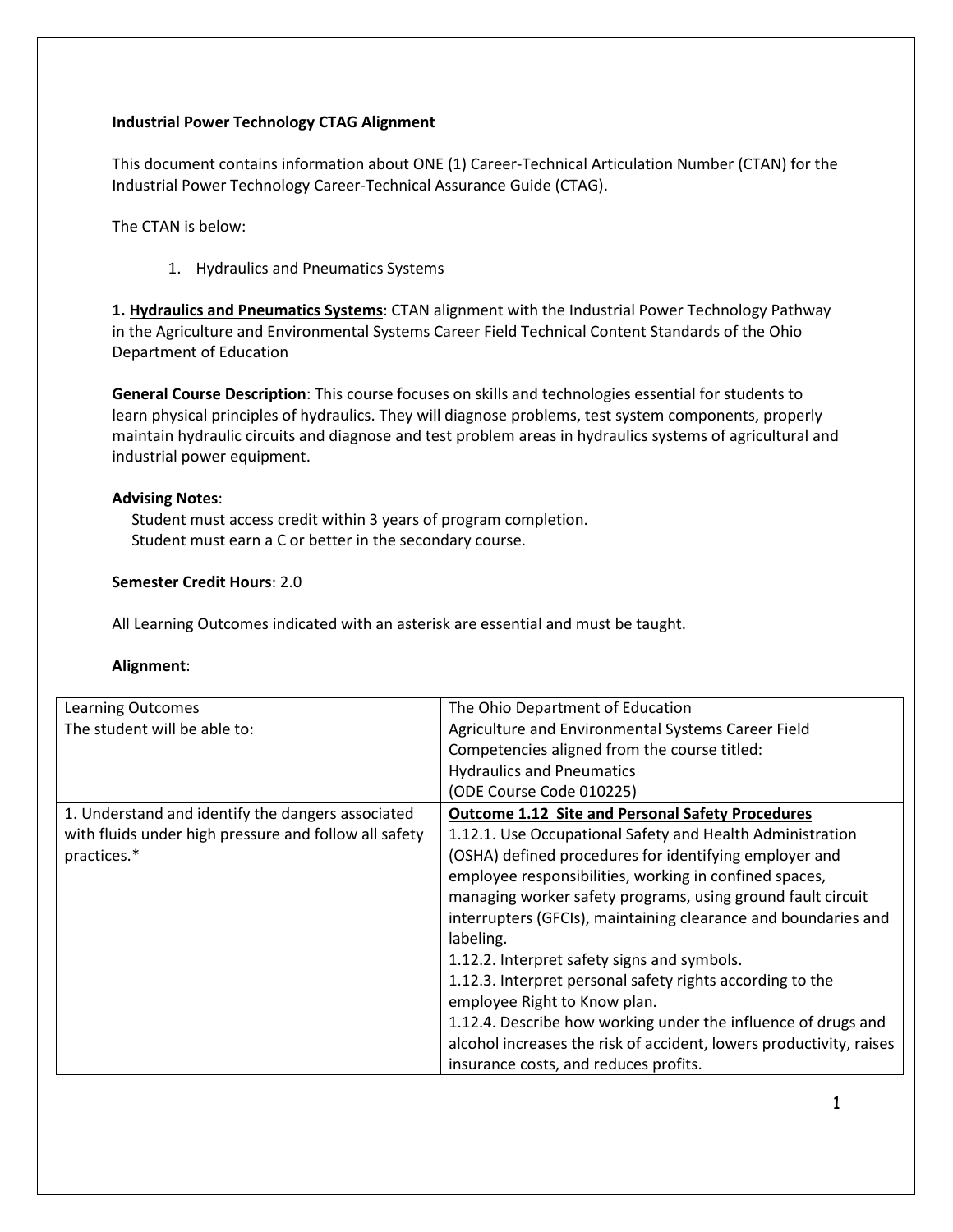|                                                   | 1.12.5. Identify the location of emergency flush showers,<br>eyewash fountains, Safety Data Sheets (SDSs), fire alarms and<br>exits.<br>1.12.6. Identify procedures for the handling, storage, and<br>disposal of hazardous materials.<br>1.12.7. Select, use, store, maintain and dispose of personal<br>protective equipment (PPE), appropriate to job tasks,<br>conditions and materials.<br>1.12.8. Identify safety hazards and take corrective measures.<br>1.12.9. Identify, inspect, and use safety equipment appropriate<br>for the task.<br>1.12.10. Follow established procedures for the administration |
|---------------------------------------------------|--------------------------------------------------------------------------------------------------------------------------------------------------------------------------------------------------------------------------------------------------------------------------------------------------------------------------------------------------------------------------------------------------------------------------------------------------------------------------------------------------------------------------------------------------------------------------------------------------------------------|
|                                                   | of first aid and contact emergency medical personnel when<br>necessary.                                                                                                                                                                                                                                                                                                                                                                                                                                                                                                                                            |
|                                                   | 1.12.11. Set up for ergonomic workflow.                                                                                                                                                                                                                                                                                                                                                                                                                                                                                                                                                                            |
|                                                   | 1.12.12. Apply inspection, rejection criteria, hitch                                                                                                                                                                                                                                                                                                                                                                                                                                                                                                                                                               |
|                                                   | configurations, and load handling practices to slings and rigging<br>hardware.                                                                                                                                                                                                                                                                                                                                                                                                                                                                                                                                     |
|                                                   | <b>Outcome 4.1 Tool, Stationary and Mobile Equipment</b>                                                                                                                                                                                                                                                                                                                                                                                                                                                                                                                                                           |
|                                                   | Maintenance                                                                                                                                                                                                                                                                                                                                                                                                                                                                                                                                                                                                        |
|                                                   | 4.1.2. Ensure the presence and functionality of safety systems<br>and hardware.                                                                                                                                                                                                                                                                                                                                                                                                                                                                                                                                    |
|                                                   | 4.1.3. Identify potential hazards and limitations related to the                                                                                                                                                                                                                                                                                                                                                                                                                                                                                                                                                   |
|                                                   | use of hand tools, power tools, and stationary equipment.                                                                                                                                                                                                                                                                                                                                                                                                                                                                                                                                                          |
|                                                   | 4.1.4. Maintain machinery, equipment, instrument and facility                                                                                                                                                                                                                                                                                                                                                                                                                                                                                                                                                      |
|                                                   | cleanliness, appearance and safety.                                                                                                                                                                                                                                                                                                                                                                                                                                                                                                                                                                                |
| 2. Describe the principles of power hydraulics. * | <b>Outcome 4.11 Hydraulic Systems</b>                                                                                                                                                                                                                                                                                                                                                                                                                                                                                                                                                                              |
|                                                   | 4.11.2. Describe the physical and mechanical principles of                                                                                                                                                                                                                                                                                                                                                                                                                                                                                                                                                         |
|                                                   | hydraulics.<br>4.11.3. Explain the features, benefits, and applications of the                                                                                                                                                                                                                                                                                                                                                                                                                                                                                                                                     |
|                                                   | different types of hydraulic and hydrostatic systems.                                                                                                                                                                                                                                                                                                                                                                                                                                                                                                                                                              |
| 3. Identify and explain the function of each      | <b>Outcome 1.2 Leadership and Communications</b>                                                                                                                                                                                                                                                                                                                                                                                                                                                                                                                                                                   |
| component of a hydraulic system.*                 | 1.2.1. Extract relevant, valid information from materials and                                                                                                                                                                                                                                                                                                                                                                                                                                                                                                                                                      |
|                                                   | cite sources of information.                                                                                                                                                                                                                                                                                                                                                                                                                                                                                                                                                                                       |
|                                                   | 1.2.2. Deliver formal and informal presentations.                                                                                                                                                                                                                                                                                                                                                                                                                                                                                                                                                                  |
|                                                   | 1.2.3. Identify and use verbal, nonverbal and active listening                                                                                                                                                                                                                                                                                                                                                                                                                                                                                                                                                     |
|                                                   | skills to communicate effectively.                                                                                                                                                                                                                                                                                                                                                                                                                                                                                                                                                                                 |
|                                                   | 1.2.5. Communicate information (e.g., directions, ideas,<br>vision, workplace expectations) for an intended audience and                                                                                                                                                                                                                                                                                                                                                                                                                                                                                           |
|                                                   | purpose.                                                                                                                                                                                                                                                                                                                                                                                                                                                                                                                                                                                                           |
|                                                   | 1.2.6. Use proper grammar and expression in all aspects of                                                                                                                                                                                                                                                                                                                                                                                                                                                                                                                                                         |
|                                                   | communication.                                                                                                                                                                                                                                                                                                                                                                                                                                                                                                                                                                                                     |
|                                                   | 1.2.11. Write professional correspondence, documents, job                                                                                                                                                                                                                                                                                                                                                                                                                                                                                                                                                          |
|                                                   | applications, and résumés.                                                                                                                                                                                                                                                                                                                                                                                                                                                                                                                                                                                         |
|                                                   | 1.2.12. Use technical writing skills to complete forms and create                                                                                                                                                                                                                                                                                                                                                                                                                                                                                                                                                  |